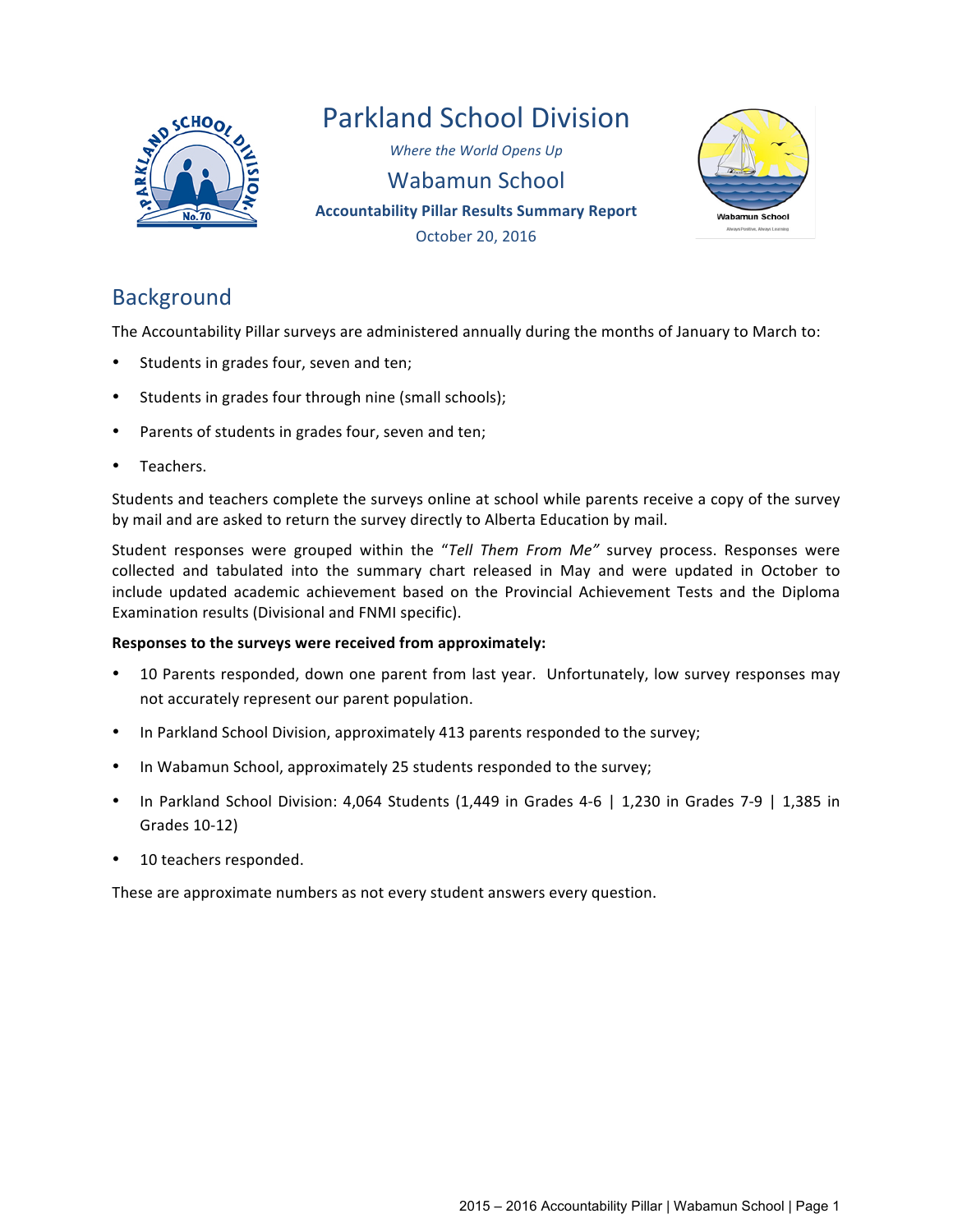#### **Wabamun School Highlights and Celebrations:**

- A.4 Education Quality: Percentage of teachers, parents, and students satisfied with the overall quality of basic education increased 11% to 93.2% from the previous year and this was the highest rate of satisfaction for this category in the past 5 years.
- A.6 Citizenship Measure: Percentage of teachers, parents and students satisfied that students model the characteristics of active citizenship increase 17.2% to 87.6% from the previous year and this was the highest rate of satisfaction for this category in the past 5 years.
- B.4 Safe and Caring Measure: Percentage of teachers, parents, and student agreement that: students are safe at school, are learning the importance of caring for others, are learning respect for others and are treated fairly in the school rose 6.6 % to 91.5% satisfaction
- B3. Program of Studies- At Risk Students Measure: Percentage of teacher, parent and student agreement that programs for children at risk are easy to access and timely increased from 63.3% to 100% satisfaction.
- E2. School improvement: Percentage of teachers, parents and students indicating that their school and schools in the jurisdiction have improved or stayed the same the last three years showed an increase from 57.6% to 70.3%.

## **Areas Requiring Strategic Planning:**

Parkland School Division's Ultimate Goal is Student Success and Well-Being. The Board's Education Plan targets four strategic goals that contribute to the Ultimate Goal: Inclusive Education, Quality Learning, Culture of Wellness and Universal Leadership.

Our school's plan for education aligns to the Board's Education Plan.

- B2. Satisfaction with Program Access: Percentage of teachers, parents, and student's satisfaction with the accessibility, effectiveness and efficiency of programs and services for students in their community showed a 1-year increase of 32.2 %, however in the past 5 years this result has registered high and lows from year to year. It is a growth objective to show a consistency in results for this measure.
- A7. Lifelong Learning: Percentage of teachers, parents, and student's satisfaction that students demonstrate the knowledge, skills and attitudes necessary for lifelong learning showed a 1-year increase of 22.4%, however in the past 5 years this result has registered high and lows form year to year. It is a growth objective to show a consistency in results for this measure.
- A.1b. Program of Studies: Percentage of teachers, parents and students satisfied with the opportunity for students to receive a broad program of studies including fine arts, career, technology and health and physical education demonstrated and increase from the previous year from 62.2% to 71.7 %, however this measure, in the past five years has not seen major decrease or significant increase in the overall five-year average. It is a growth objective to show a consistency in results for this measure that shows continual sustained growth.

Academically Derived measures are also provided on our school webpage. These 2015-2016 measures include:

- Provincial Achievement Tests (Acceptable and Excellence)
- Participation Rate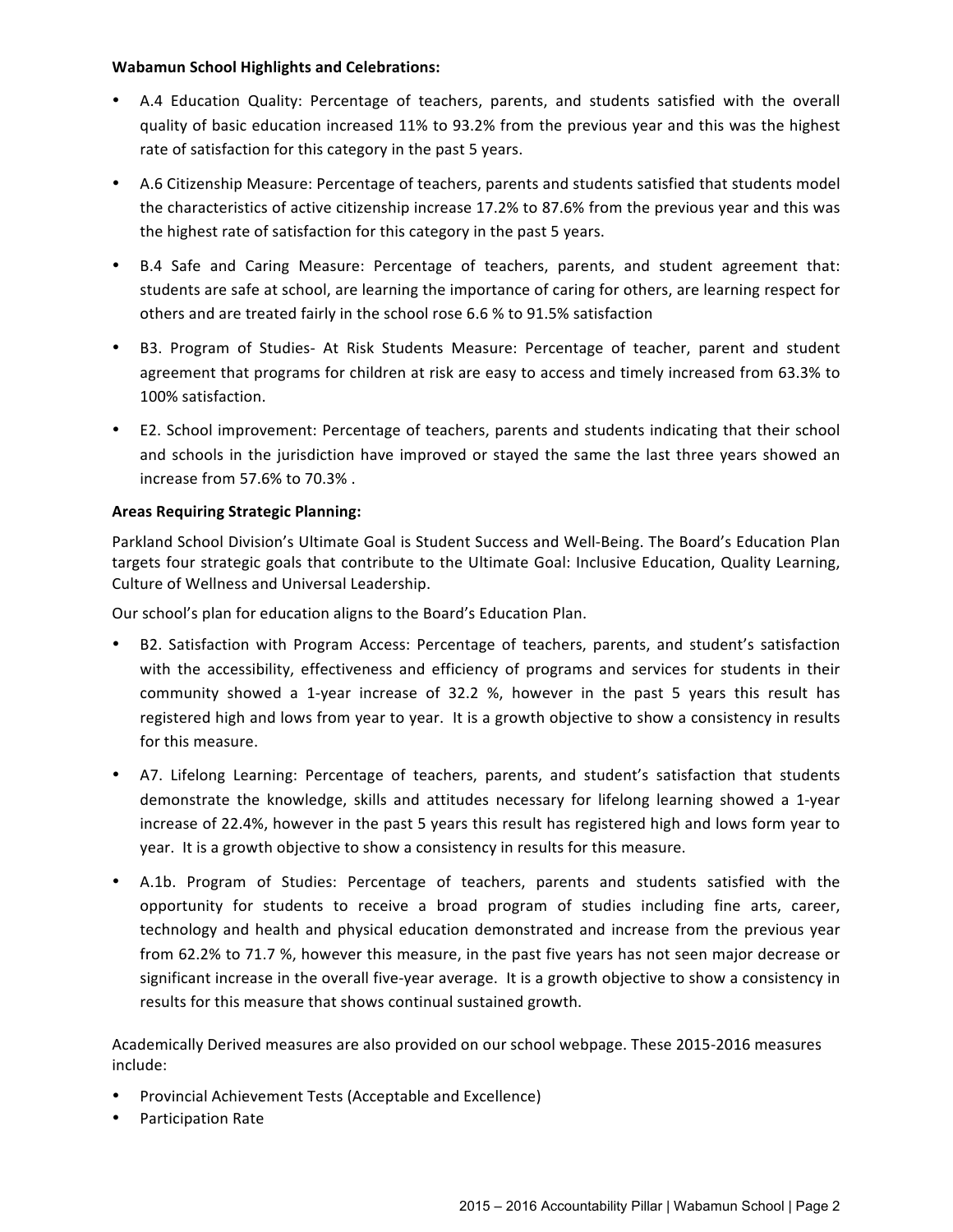#### **Measure by Measure - Survey Results for Wabamun School**

**A.1b Program of Studies Measure History**: Percentage of teachers, parents and students satisfied with the opportunity for students to receive a broad program of studies including fine arts, career, technology, and health and physical education.

|               | 2012    |      | 2013    |      | 2014    |      | 2015    |      | 2016    |      |
|---------------|---------|------|---------|------|---------|------|---------|------|---------|------|
| Location      | N       | %    | N       | %    |         | %    | N       | %    | N       | %    |
| ALBERTA       | 148.090 | 80.7 | 149,530 | 81.5 | 183,681 | 81.3 | 216,359 | 81.3 | 198.841 | 81.9 |
| <b>PSD</b>    | 2.674   | 78.6 | 2.406   | 80.1 | 3,682   | 78.9 | 3,246   | 78.9 | 3,508   | 77.5 |
| <b>SCHOOL</b> | 28      | 55.6 | 30      | 78.9 | 48      | 73.0 | 45      | 62.2 | 33      | 71.7 |

A.4 Education Quality: Percentage of teachers, parents and students satisfied with the overall quality of basic education

|               | 2012    |      | 2013    |      | 2014    |      | 2015    |      | 2016    |      |
|---------------|---------|------|---------|------|---------|------|---------|------|---------|------|
| Location      | N       | %    | N       | %    | N       | %    | N       | %    | N       | %    |
| ALBERTA       | 201.116 | 89.4 | 206,853 | 89.8 | 259.083 | 89.2 | 310,056 | 89.5 | 285,217 | 90.1 |
| <b>PSD</b>    | 3,438   | 86.6 | 3,253   | 87.5 | 5,402   | 86.2 | 4.735   | 86.6 | 4.963   | 86.0 |
| <b>SCHOOL</b> | 58      | 68.7 | 55      | 86.1 | 79      | 89.5 | 83      | 81.2 | 69      | 93.2 |

A.6 Citizenship Measure History: Percentage of teachers, parents and students who are satisfied that students model the characteristics of active citizenship.

|               | 2012    |      | 2013    |      | 2014    |      | 2015    |      | 2016    |      |
|---------------|---------|------|---------|------|---------|------|---------|------|---------|------|
| Location      | N       | %    | N       | %    | N       | %    | N       | %    |         | %    |
| ALBERTA       | 201.016 | 82.5 | 206.735 | 83.4 | 258.603 | 83.4 | 309.506 | 83.5 | 284.921 | 83.9 |
| <b>PSD</b>    | 3.436   | 77.6 | 3,254   | 78.8 | 5,383   | 79.3 | 4.720   | 77.8 | 4.960   | 75.8 |
| <b>SCHOOL</b> | 58      | 58.9 | 55      | 81.6 | 79      | 83.8 | 82      | 70.4 | 69      | 87.6 |

A.7 Lifelong Learning Measure History: Percentage of teacher and parent satisfaction that students demonstrate the knowledge, skills and attitudes necessary for lifelong learning.

|               | 2012        |      | 2013   |      | 2014   |      | 2015   |      | 2016   |      |
|---------------|-------------|------|--------|------|--------|------|--------|------|--------|------|
| Location      | N           | %    | N      | %    | N      | %    | N      | %    | Ν      | %    |
| ALBERTA       | 60,677      | 68.0 | 59,553 | 68.5 | 57,817 | 69.5 | 59,361 | 70.0 | 62,329 | 70.7 |
| <b>PSD</b>    | 931         | 61.7 | 920    | 59.8 | 803    | 61.3 | 865    | 61.5 | 862    | 57.8 |
| <b>SCHOOL</b> | $\mathbf b$ | 50.0 | 13     | 59.9 | 18     | 49.8 | 18     | 48.2 | q      | 70.6 |

A.8 Work Preparation Measure History: Percentage of teachers and parents who agree that students are taught attitudes and behaviours that will make them successful at work when they finish school.

|            | 2012   |      |        | 2013 |        | 2014 |        | 2015 |        |       |
|------------|--------|------|--------|------|--------|------|--------|------|--------|-------|
| Location   | N      | %    |        | %    | N      | %    |        | %    | N      | %     |
| ALBERTA    | 60,173 | 79.7 | 59,039 | 80.3 | 57,035 | 81.2 | 58,549 | 82.0 | 61.412 | 82.6  |
| <b>PSD</b> | 918    | 75.5 | 910    | 74.8 | 798    | 72.0 | 851    | 74.3 | 856    | 72.3  |
| SCHOOL     | b      | 66.7 | 13     | 83.3 | 17     | 62.9 | 18     | 56.3 | 9      | 100.0 |

**B.2 Satisfaction with Program Access Measure History**: Percentage of teacher, parent and student satisfaction with the accessibility, effectiveness and efficiency of programs and services for students in their community.

|               | 2012    |      | 2013    |      | 2014    |      | 2015    |      | 2016    |      |
|---------------|---------|------|---------|------|---------|------|---------|------|---------|------|
| Location      | N       | %    | N       | %    | N       | %    | N       | %    | N       | %    |
| ALBERTA       | 200,089 | 70.6 | 195,400 | 70.8 | 146.578 | 71.6 | 131,636 | 71.7 | 157,921 | 72.7 |
| <b>PSD</b>    | 3.425   | 68.2 | 3,235   | 68.3 | 918     | 70.3 | 1,118   | 68.4 | 898     | 61.7 |
| <b>SCHOOL</b> | 57      | 54.0 | 55      | 68.8 | 18      | 72.2 | 19      | 56.9 | 8       | 89.1 |